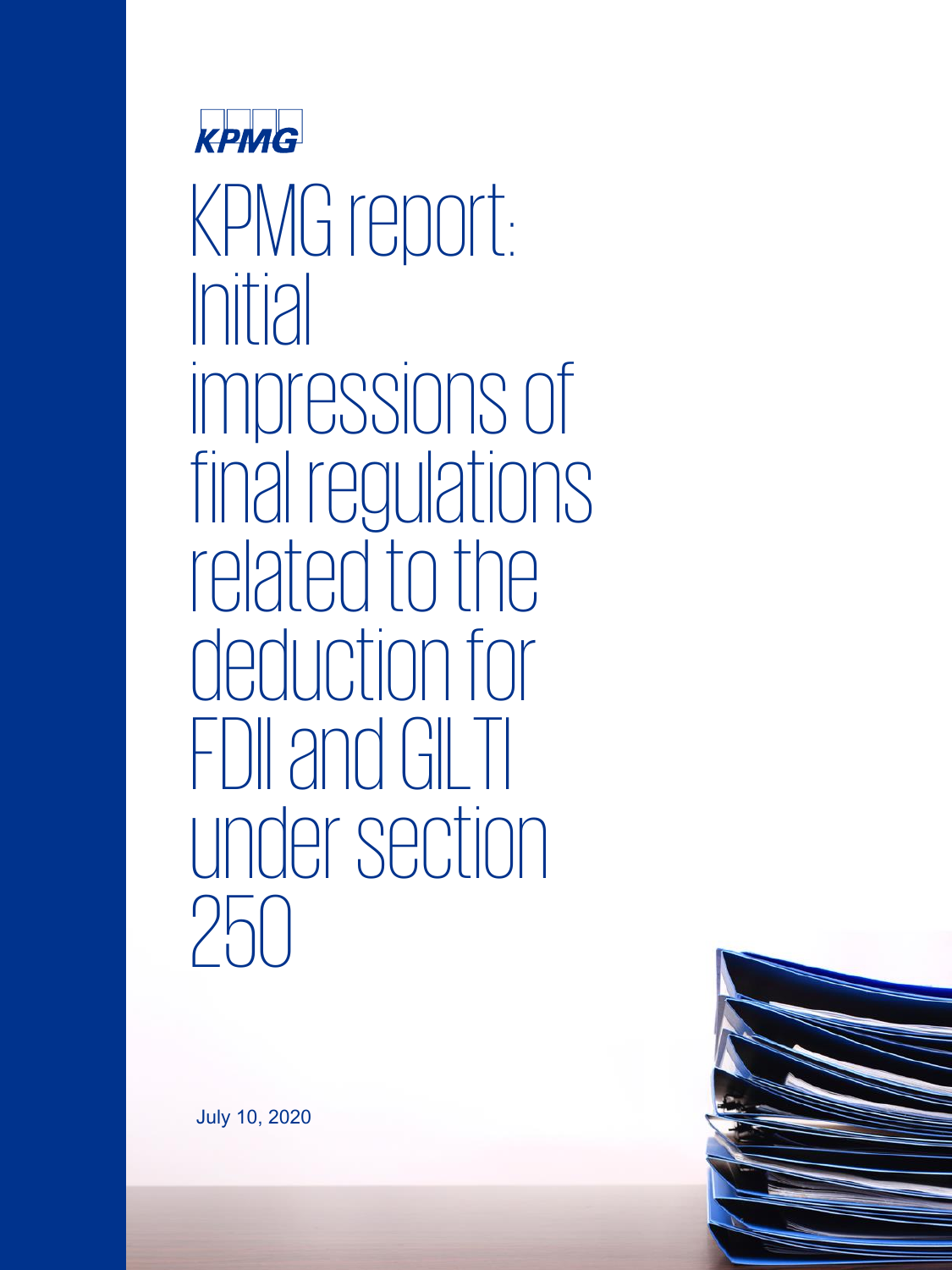The U.S. Treasury Department and IRS yesterday, July 9, 2020, released for publication in the Federal Register final regulations (T.D. 9901) related to the deduction for "foreign-derived intangible income" (FDII) and "global intangible low-taxed income" (GILTI) under section 250—regulations that finalize proposed regulations from March 2019.

Read the **[final regulations](https://s3.amazonaws.com/public-inspection.federalregister.gov/2020-14649.pdf)** [PDF 806 KB] (295 pages).

The final regulations provide guidance related to determining a taxpayer's section 250 deduction, which was enacted on December 22, 2017 (Pub. L. No. 115-97, commonly referred to as the "Tax Cuts and Jobs Act" or "TCJA"). The final regulations finalize the proposed regulations with significant modifications, including changes to the requirements for substantiating the deduction under section 250. The final regulations also provide additional guidance related to specific rules for determining the amount of a taxpayer's section 250 deduction, computing FDII, computing qualified business asset investment ("QBAI"), identifying foreign-derived deduction eligible income ("FDDEI") transactions, FDDEI sales[1](#page-1-0) and FDDEI services, and the related-party rules.

### Definition of terms

- FDII = foreign-derived intangible income
- GILTI = global intangible low-taxed income
- QBAI = qualified business asset investment
- FDDEI = foreign-derived deduction eligible income
- DEI = deduction eligible income
- $IP =$  intangible property
- R&E = research and experimentation
- $NOL$  = net operating loss
- $FTC = foreign tax credit$

l

<span id="page-1-0"></span><sup>&</sup>lt;sup>1</sup> In determining FDDEI sales, the terms "sold," "sells," and "sale" include any lease, license, exchange, or other disposition. Section 250(b)(5)(E). Accordingly, this report generally adopts the same approach in this document.

<sup>© 2020</sup> KPMG LLP, a Delaware limited liability partnership and the U.S. member firm of the KPMG network of independent member firms affiliated with KPMG International Cooperative ("KPMG International"), a Swiss entity. All rights reserved. Printed in the U.S.A. The KPMG name and logo are registered trademarks or trademarks of KPMG International.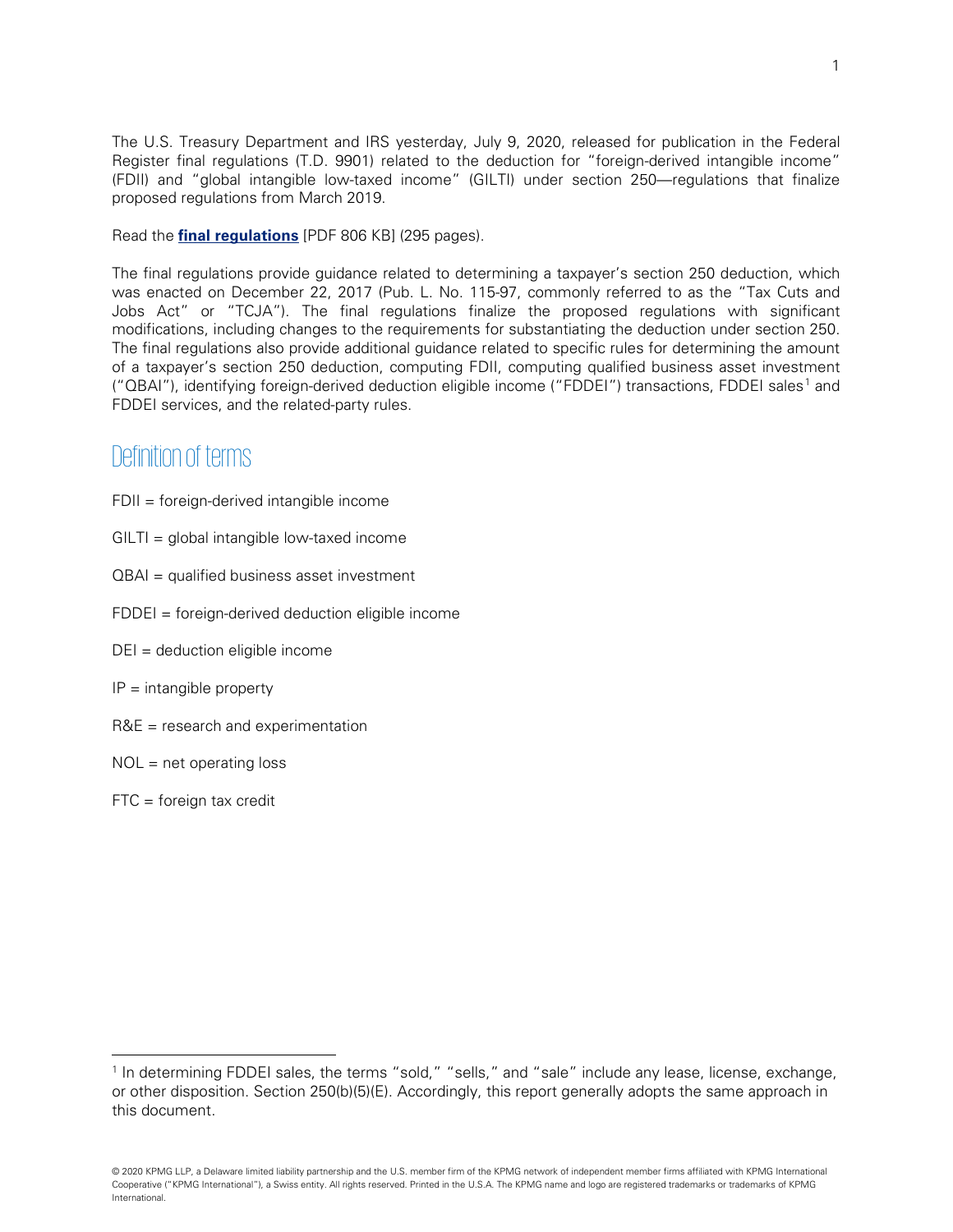## **Contents**

| טטו ונטו ונט                                                                                      |  |
|---------------------------------------------------------------------------------------------------|--|
|                                                                                                   |  |
|                                                                                                   |  |
|                                                                                                   |  |
|                                                                                                   |  |
|                                                                                                   |  |
|                                                                                                   |  |
|                                                                                                   |  |
|                                                                                                   |  |
|                                                                                                   |  |
|                                                                                                   |  |
|                                                                                                   |  |
|                                                                                                   |  |
|                                                                                                   |  |
|                                                                                                   |  |
|                                                                                                   |  |
| Elimination of the ratable allocation rule for general services provided to business recipients 8 |  |
|                                                                                                   |  |
|                                                                                                   |  |
|                                                                                                   |  |
|                                                                                                   |  |
|                                                                                                   |  |
|                                                                                                   |  |
|                                                                                                   |  |
|                                                                                                   |  |
|                                                                                                   |  |
|                                                                                                   |  |
|                                                                                                   |  |
|                                                                                                   |  |
| Guidance regarding the allocation and apportionment of expenses in determining determine DEI and  |  |
|                                                                                                   |  |
| Certain limitations and carryovers are not taken into account in determining FDDEI and DEI 11     |  |
|                                                                                                   |  |
|                                                                                                   |  |
|                                                                                                   |  |
|                                                                                                   |  |
|                                                                                                   |  |
|                                                                                                   |  |
|                                                                                                   |  |
|                                                                                                   |  |
| No guidance on whether the CARES Act changes to section 168(g) apply for QBAI purposes  13        |  |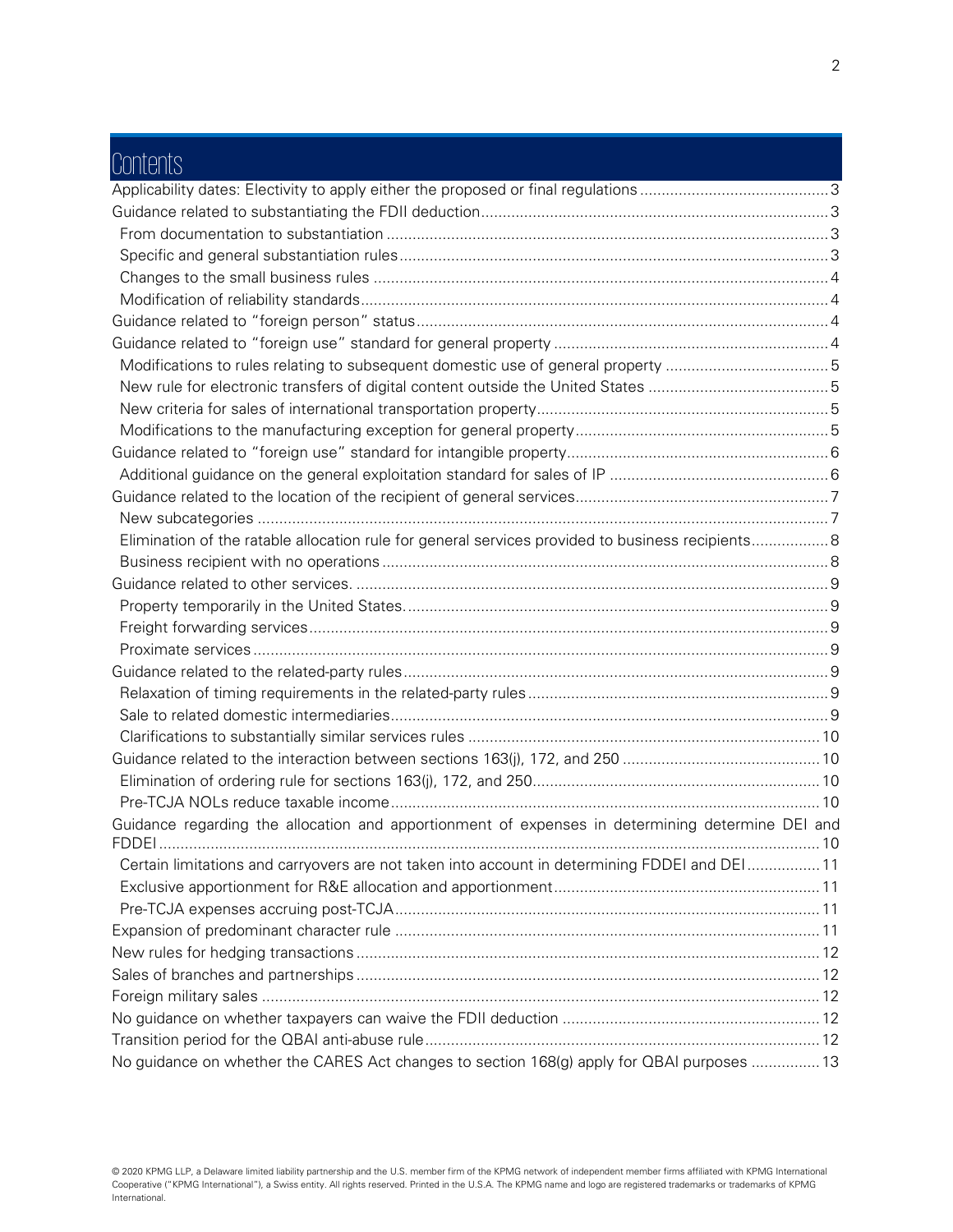# <span id="page-3-0"></span>Applicability dates: Electivity to apply either the proposed or final regulations

The final regulations apply for tax years beginning on or after January 1, 2021, such that the statute itself is generally the only binding guidance for tax years beginning before 2021. For tax years beginning before 2021, taxpayers may choose to rely on either the final regulations or the proposed regulations, as long as they apply either set of regulations in their entirety (except where noted in the preamble). Notably, taxpayers that choose to apply the proposed regulations may apply the transition documentation rule, which contained relaxed documentation requirements, for all tax years beginning before 2021 (rather than only for tax years beginning on or before March 4, 2019, as set forth in the proposed regulations).

# <span id="page-3-1"></span>Guidance related to substantiating the FDII deduction

The final regulations make significant modifications to the rules related to the documentation requirements in the proposed regulations. We describe the general themes below, and discuss some of the more detailed provisions in the context of the relevant substantive provision.

### <span id="page-3-2"></span>From documentation to substantiation

The proposed regulations were very prescriptive in specifying the forms of documentation necessary for establishing that a recipient of property was a foreign person, the sale of property was for a foreign use, and a general service was provided to a person located outside the United States. The final regulations replace these requirements with more generalized "substantiation requirements," which focus more on the type of information needed rather than the form of that information.

## <span id="page-3-3"></span>Specific and general substantiation rules

The final regulations provide specific substantiation requirements for (1) sales of general property for resale, (2) sales of general property for further manufacturing outside the United States, (3) sales of intangible property, and (4) general services provided to business recipients. The final regulations do not provide specific substantiation rules to establish (1) foreign person status, (2) foreign use with respect to sales of certain general property that are made directly to end users, and (3) the location of general services provided to consumers. However, the preamble explains that a taxpayer is generally required under section 6001 and Treas. Reg. § 1.6001-1(a) to substantiate that it is entitled to the section 250 deduction. Therefore, taxpayers must be able to substantiate each requirement for the FDII deduction, regardless of whether specific substantiation requirements are prescribed in the final regulations. According to the preamble, the more relaxed substantiation requirements are meant to offer taxpayers flexibility in collecting corroborating evidence. However, as discussed below, in some contexts, taxpayers may find that the final regulations provide fewer options for substantiation than the proposed regulations.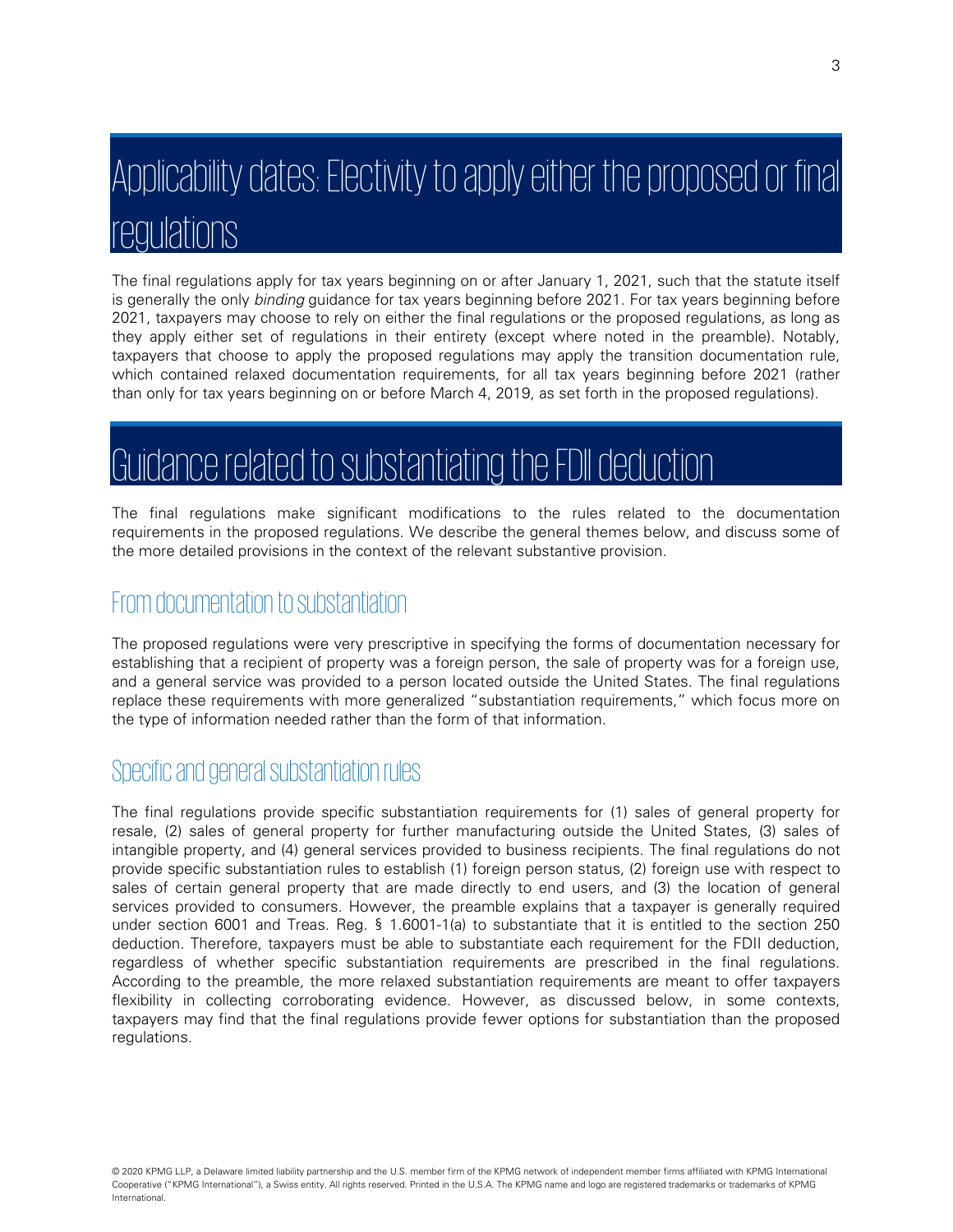### <span id="page-4-0"></span>Changes to the small business rules

The final regulations provide an exception to the specific substantiation requirements for small businesses, which are defined as businesses with less than \$25 million in gross receipts (an increase from the \$10 million threshold in the proposed regulations). However, unlike the proposed regulations, the final regulations do not specify the amount of substantiation required by small businesses. In particular, small businesses must still comply with the general requirement to substantiate a deduction under section 6001. As an example, the preamble suggests that a small business may substantiate that a sale of general property is for a foreign use by "having a foreign shipping address and memorializing conversations with the recipients explaining where the property will be resold, if sufficiently reliable, or having a copy of an export bill of lading." While the final regulations eliminate general exceptions for small transactions included in the proposed regulations, as discussed below, the final regulations do contain certain modifications to the rules for transfers of digital content and electronically supplied services if the transactions are less than \$50,000.

### <span id="page-4-1"></span>Modification of reliability standards

The final regulations also modify the proposed regulations' requirements for documentation to be considered reliable. Under the final regulations, as in the proposed regulations, substantiation must be in existence as of the FDII filing date. The final regulations further provide that the substantiation must generally be provided to the IRS within 30 days of a request. However, the final regulations eliminate the proposed requirement that the documents must be obtained no earlier than one year before the sale, thus permitting taxpayers to generally rely on long-term contracts for substantiation.

## <span id="page-4-2"></span><u>lidance related to "foreign person" status</u>

The final regulations retain the general requirement that a sale of general or intangible property must be to a foreign person to qualify as a FDDEI sale, and that for this purpose a domestic partnership, including a domestic partnership owned solely by foreign persons, is not a foreign person. However, the final regulations provide broadly-applicable presumptions for determining foreign person status that, depending on the type of sale, are based on the place of sale, shipping address, or billing address, unless the seller knows or has reason to know that the recipient is not a foreign person. For this purpose, the seller has reason to know that a recipient is not foreign if the information received as part of the sale process indicates that the recipient is not a foreign person and the seller fails to obtain evidence establishing that the recipient is in fact a foreign person.

# <span id="page-4-3"></span>dance related to "foreign use" standard for general property

The final regulations revise the standard for determining whether a sale of general property is for a foreign use.

© 2020 KPMG LLP, a Delaware limited liability partnership and the U.S. member firm of the KPMG network of independent member firms affiliated with KPMG International Cooperative ("KPMG International"), a Swiss entity. All rights reserved. Printed in the U.S.A. The KPMG name and logo are registered trademarks or trademarks of KPMG International.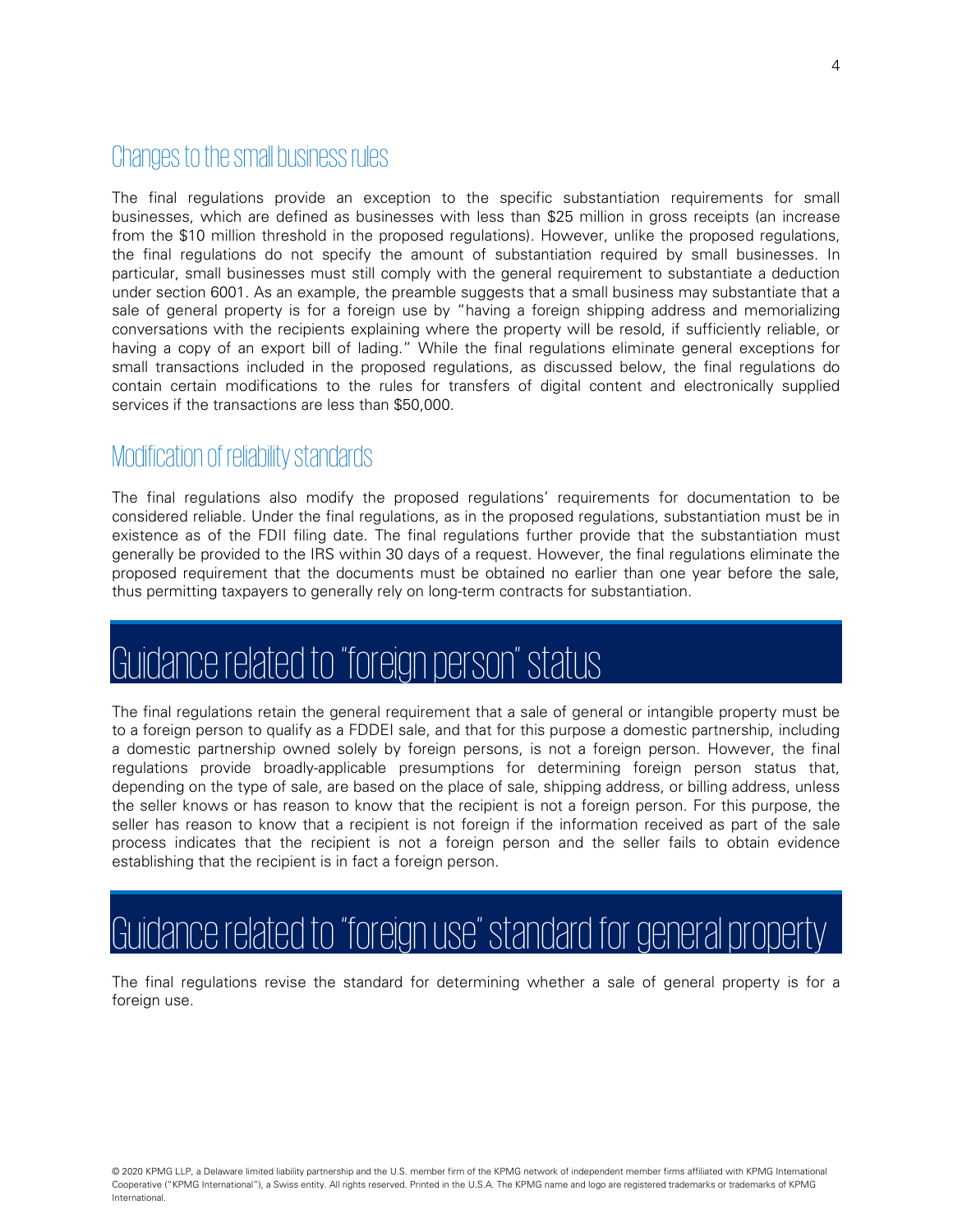## <span id="page-5-0"></span>Modifications to rules relating to subsequent domestic use of general property

For sales of general property, the final regulations generally provide that "foreign use" means the sale (or eventual sale) of property to end users outside the United States or the sale of general property to a person that subjects the property to manufacture, assembly, or other processing outside the United States. This is a departure from the proposed rules, which generally required the absence of domestic use within three years of delivery of the property unless the manufacturing exception applied. This definition allows for the possibility of some domestic use after a sale to an end user and eliminates the implication that the use of the property must be tracked for a particular period of time after the sale.

### <span id="page-5-1"></span>New rule for electronic transfers of digital content outside the United States

Although the proposed regulations could be read to suggest that sales of copies of software might be treated as a sale of intangible property, the final regulations clarify that such copyrighted articles are characterized as general property for purposes of applying the regulations. Further, the final regulations provide that whether a sale of general property that primarily contains digital content that is transferred electronically is for foreign use is determined based on the location where an end user downloads, installs, receives, or accesses the digital content. If such information is unavailable, and the gross receipts from all sales with respect to the end user (which may be a business) are in the aggregate less than \$50,000, a sale of such property is for a foreign use if it is to an end user that has a billing address located outside the United States. For these purposes, digital content is defined as a computer program or any other content in digital format (e.g., books, movies, and music in digital format). The final regulations do not provide guidance regarding the character of a transfer of a copyrighted article, but defer to general U.S. tax principles, taking into account the regulations issued under section 861.

### <span id="page-5-2"></span>New criteria for sales of international transportation property

The final regulations provide new rules for sales of international transportation property that generally focus on where the end user registers the property. For property not used for compensation or for hire, the final regulations impose the additional requirement that the property is hangared or stored primarily outside the United States.

### <span id="page-5-3"></span>Modifications to the manufacturing exception for general property

The final regulations liberalize and clarify the proposed rule that property is sold for a foreign use if the property is "subject to manufacturing, assembly, or other processing outside the United States," regardless of whether the resulting property is subsequently sold within the United States (the "manufacturing exception"). Under the final regulations, as in the proposed regulations, property satisfies the manufacturing exception if the property is either (1) subject to a physical and material change (the "physical and material change test") or (2) incorporated as a component into a second product (the "component test").

#### **Physical and material change test**

The final regulations clarify that property is subject to a material change if it is substantially transformed and is distinguishable from, and cannot be readily returned to, its original state.

<sup>© 2020</sup> KPMG LLP, a Delaware limited liability partnership and the U.S. member firm of the KPMG network of independent member firms affiliated with KPMG International Cooperative ("KPMG International"), a Swiss entity. All rights reserved. Printed in the U.S.A. The KPMG name and logo are registered trademarks or trademarks of KPMG International.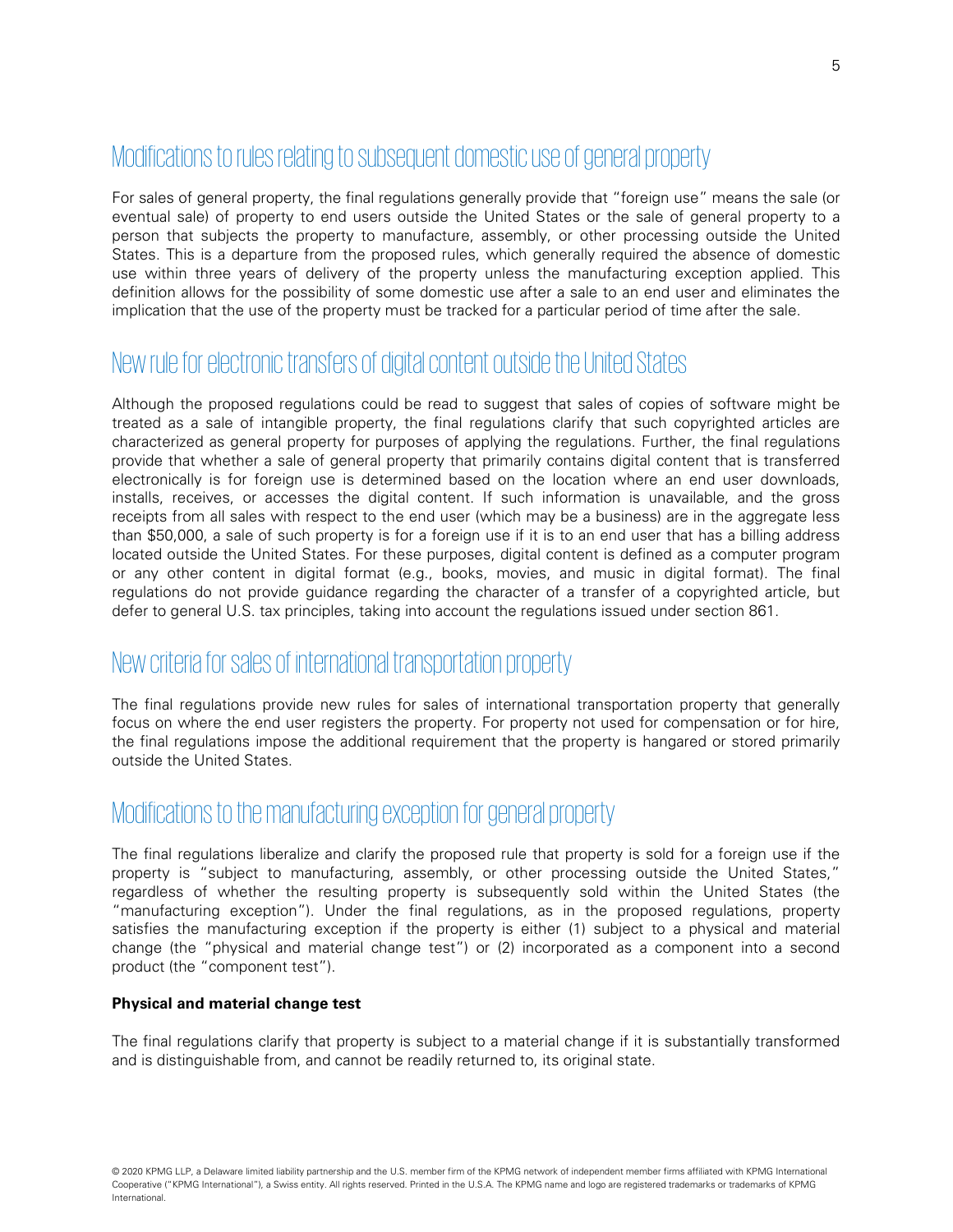#### **Component test**

The final regulations provide a new substantive rule for the component test. Under this new rule, general property is a component incorporated into a second product if the incorporation of the general property into the second product involves activities that are substantial in nature and generally considered to constitute the manufacture, assembly, or other processing of property based on all the relevant facts and circumstances. Significantly, the final regulations convert into a safe harbor the proposed rule that required the fair market value of the component when it is delivered to the recipient to constitute no more than 20% of the fair market value of the second product into which the component is incorporated. The final regulations further liberalize this 20% safe harbor by providing that the comparison is between the fair market value of the component sold to the manufacturer and the fair market value of the finished goods sold to consumers (or a representative sample if the property is incorporated into multiple finished goods), rather than the second product (which could itself be an unfinished good), and by limiting the scope of the aggregation rule. Under the proposed aggregation rule, for purposes of the 20% determination, if a seller sold multiple components, the seller would have had to treat all components incorporated into a second product as a single component, even if the seller had no reason to know that such components would be incorporated into the second product. In contrast, the final regulations require aggregation only if the seller knows or has reason to know that the components will be incorporated into a single item of property (e.g., where multiple components are sold as a kit).

# <span id="page-6-0"></span>Guidance related to "foreign use" standard for intangible property

The final regulations maintain the general approach of the proposed regulations that a sale of intangible property is for a foreign use only to the extent it is "exploited" outside the United States, but provide significant modifications to the rules for when this standard is satisfied.

### <span id="page-6-1"></span>Additional guidance on the general exploitation standard for sales of IP

The final regulations clarify that the general rule for determining whether a sale of IP is for a foreign use is based on the location of the "end users." The final regulations provide specific guidance regarding who and where the end users are that depend on whether the IP is embedded in or used in connection with the sale of general property, is used in providing a service, consists of a manufacturing method or process, or is used in research and development.

#### **IP embedded or associated with product sales**.

- General rule based on end user of product. With respect to IP that is embedded in general property or used in connection with the *sale* of general property, the final regulations clarify that the end user is the end user of the general property. Accordingly, the sale or license of intangible property will be for a foreign use to the same extent that the sale of the general property would be for a foreign use under the rules applicable to sales of general property.
- **Limited exception for process IP.** The final regulations provide that, if a "manufacturing method or process" is sold or licensed to a foreign unrelated party for use outside the United States, the foreign unrelated party is treated as an end user for purposes of the foreign use determination, even if the manufactured product is ultimately sold to persons within the United States ("process IP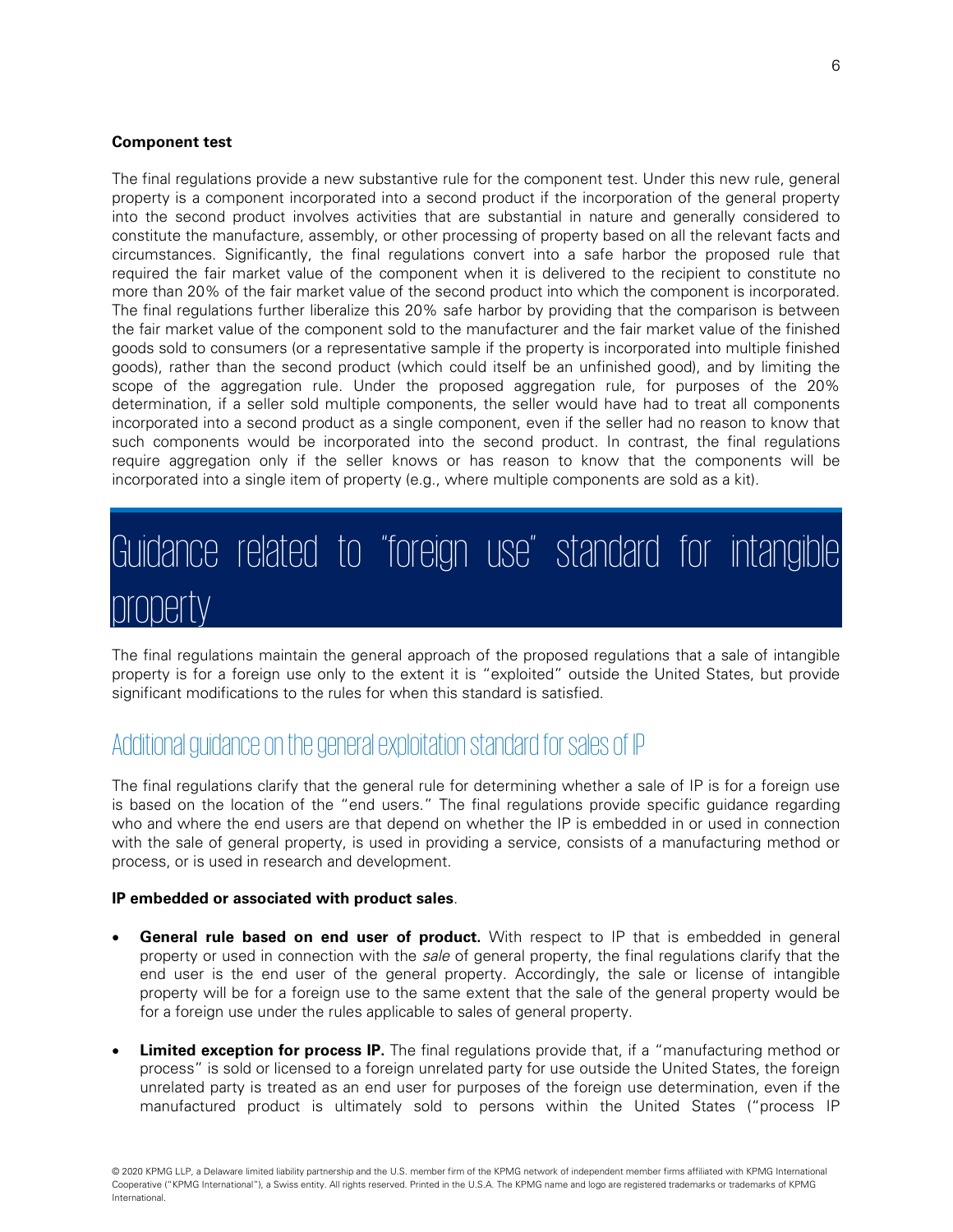exception"). The process IP exception is subject to several important limitations. First, for purpose of the exception, "a manufacturing method or process" is defined narrowly as a sequence of actions or steps that comprise an overall method or process that is used to manufacture a product or produce a particular manufacturing result, which may be in the form of a patent or knowhow. Therefore, the process IP exception would not apply to the sale or license of typical make-sell rights to a foreign unrelated party. Also, the exception does not apply to a sale or license of IP to a related foreign party, or to a sale or license of IP to a foreign unrelated party pursuant to a contract or toll manufacturing arrangement. Finally, the exception does not apply if the seller knows or has reason to know that the manufacturing method or process will be used in the United States.

#### **IP used in providing a service**

The final regulations provide that the end user of a sale or license of IP that is used to provide a service is the recipient of the service, and that the sale is for a foreign use only to the extent that the provision of the service would qualify as a FDDEI service. Notably, the process IP exception is not available for IP that is used to provide a service.

#### **IP used in research and development**

The final regulations provide that, if IP is sold for use in the development of other intangible property, the end user is the end user of the other intangible property, as determined under the rules described above.

#### **Unclear relevance to traditional sourcing rules**

Despite the parallel language defining the statutory "foreign use" requirement for FDDEI sales and a foreign source royalty under section 862 for royalties, the preamble to the final regulations notably does not attempt to address whether the new FDDEI rules should be viewed as relevant for determining where IP is exploited under the sourcing rules.

# <span id="page-7-0"></span>Guidance related to the location of the recipient of general services

The final regulations retain the proposed rules that a general service provided to a consumer is a FDDEI service if the consumer resides outside the United States, and a general service provided to a business recipient is a FDDEI service to the extent that the service confers a "benefit" (as defined in Treas. Reg. § 1.482-9(l)(3)) on the operations of the recipient, which continues to be defined as including all related parties. However, the final regulations make several significant modifications to these rules.

### <span id="page-7-1"></span>New subcategories

The final regulations add two new subcategories of general services, for which the location of the consumer or business recipient is determined based on new standards that differ from those otherwise applicable to general services: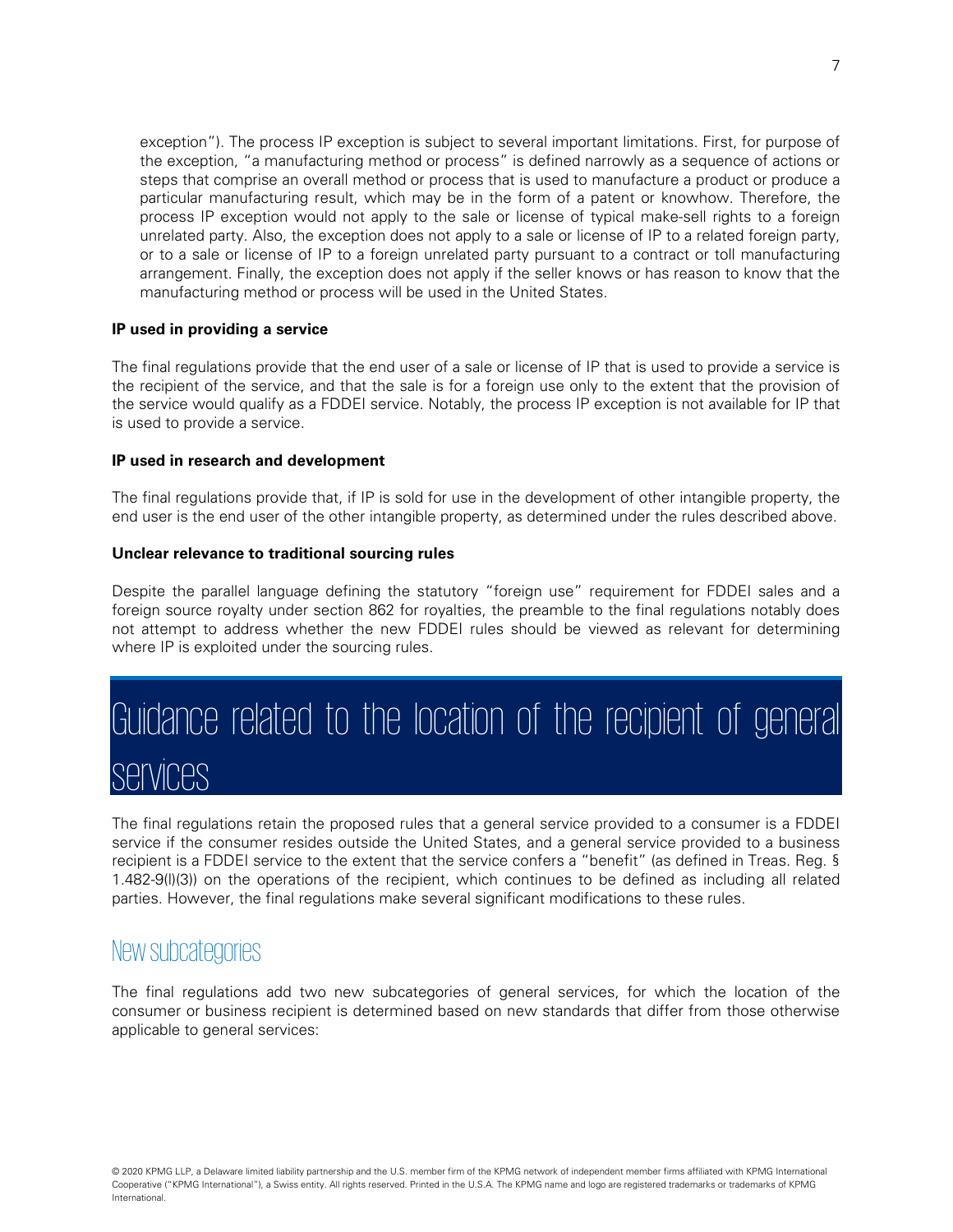#### **Advertising services**

For advertising services, the recipient is deemed to be located where the advertisements are viewed by individuals. If advertising services are displayed via the internet, the advertising services are viewed at the location of the device on which the advertisements are viewed. For this purpose, the IP address may be used to establish the location of a device on which an advertisement is viewed. An "advertising service" is a general service that consists primarily of transmitting or displaying content (including via the internet) to consumers with a purpose to generate revenue based on the promotion of a product or service.

#### **Electronically supplied services**

A recipient of an electronically supplied service is deemed to be located, in the case of a consumer, where the device of the recipient is located or, in the case of a business recipient, where the service is accessed by its employees, contractors, or agents. In the case of an electronically supplied service provided to a consumer, if the renderer cannot with reasonable effort obtain the consumer's device location, then the location of the device is determined based on the billing address for the consumer, subject to the reason to know standard. In the case of an electronically supplied service that is provided to a business recipient, if the location where the service is accessed cannot be determined, and the gross receipts from all services with respect to the business recipient are in the aggregate less than \$50,000 for the renderer's tax year, the operations of the business recipient that benefit from the service provided by the renderer are deemed to be located at the recipient's billing address; otherwise, the operations of the business recipient that benefit are deemed to be located in the United States. An "electronically supplied service" is a general service that is delivered primarily over the internet or an electronic network, other than an advertising service.

### <span id="page-8-0"></span>Elimination of the ratable allocation rule for general services provided to business recipients

The final regulations eliminate the proposed rule that allowed taxpayers that did not have reliable information regarding the specific locations of a business recipient that benefitted from a general service to ratably allocate the "benefit" of the service to all of the recipient's locations. According to the preamble, this change was made because Treasury and the IRS determined that "it would be inappropriate to allow a deduction that is not based on reliable information." Furthermore, the rules for substantiating the amount of FDDEI from general services provided to business recipients no longer explicitly allow the use of publicly available information such as financial statements. In addition, in the context of sales of a fungible mass of general property, the preamble indicates that Treasury and the IRS view market research or information obtained from public data as generally unreliable for purposes of substantiation, although the proposed regulations specifically contemplated the use of such information in documenting foreign use for a fungible mass. These changes in the final regulations, in connection with the retention of the rule that treats a business recipient as including all related parties, may make it difficult for certain taxpayers that provide general services to multinational corporations to substantiate the services as FDDEI services, in the absence of representations provided by the customer. However, the generally less prescriptive approach of the final regulations with respect to substantiation, as well as the rules related to advertising services and electronically supplied services, may make substantiation easier for some other taxpayers.

#### <span id="page-8-1"></span>Business recipient with no operations

The final regulations clarify that, in the case of a business recipient that does not have an office or fixed place of business (e.g., a partnership that that does not itself have any offices or employees but is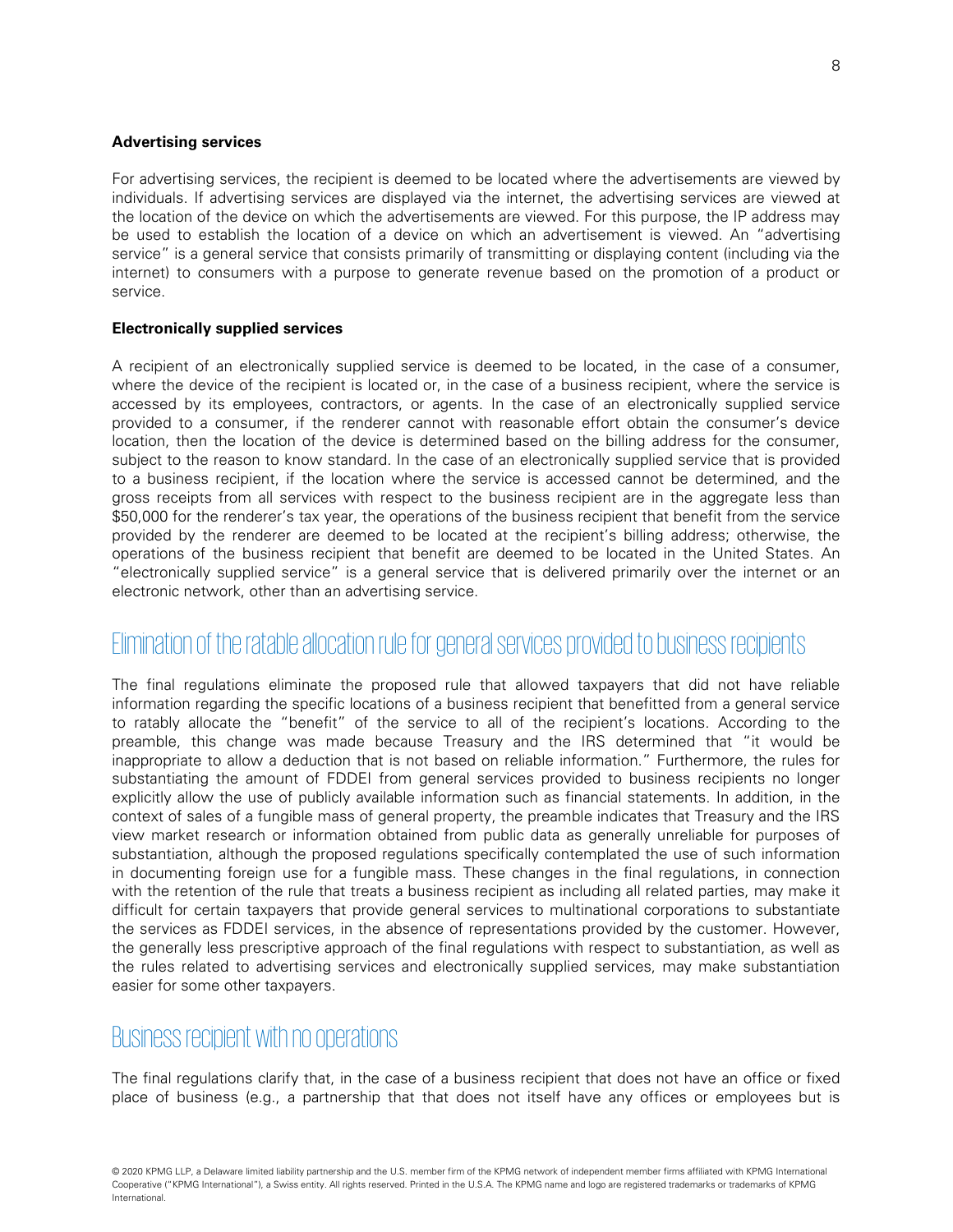managed by one or more of its partners), including an office of a principal manager or managing owner, the business recipient is deemed to be located at its primary billing address.

## <span id="page-9-0"></span>Guidance related to other services.

## <span id="page-9-1"></span>Property temporarily in the United States.

The final regulations expand the circumstances under which property services may be FDDEI services to include certain services performed with respect to property temporarily in the United States.

### <span id="page-9-2"></span>Freight forwarding services

The final regulations clarify that freight forwarding and similar services are characterized as transportation services. Accordingly, the qualification of freight forwarding services as FDDEI will depend on the origin and destination of the service. However, the final regulations do not define "freight forwarding" for this purpose.

### <span id="page-9-3"></span>Proximate services

Under the proposed regulations, a service performed for a business recipient was a proximate service only if substantially all of the service was performed in the physical presence of the business recipient's employees. The final regulations expand this definition to also include persons working for the business recipient, such as its contractors or agents.

# <span id="page-9-4"></span>Guidance related to the related-party rules

The final regulations generally retain the proposed rules with respect to related-party transactions, with the following modifications:

### <span id="page-9-5"></span>Relaxation of timing requirements in the related-party rules

The final regulations now allow a sale to be treated as a FDDEI sale as long as, as of the FDII filing date, an unrelated party transaction has occurred, or will occur, in the ordinary course of business with respect to the property that is sold.

### <span id="page-9-6"></span>Sale to related domestic intermediaries

The proposed regulations provide that for purposes of determining whether a related-party sale is for a foreign use, all foreign related parties of the seller are treated as if they were a single foreign related party. The final regulations revise this rule to also include certain related U.S. persons as part of the single foreign related party, so that intermediate sales to a U.S. related-party will not disqualify the sale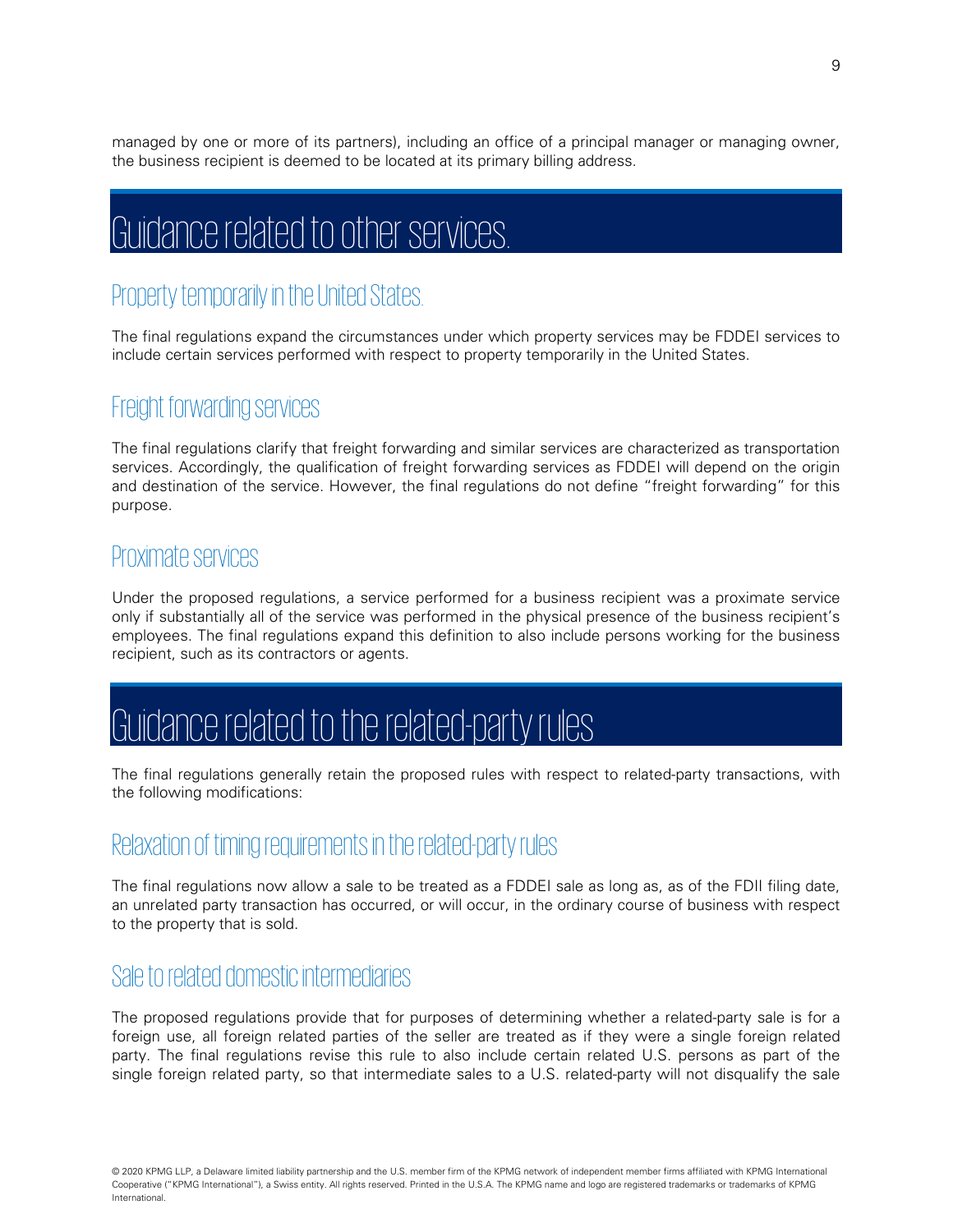from being a FDDEI sale. However, this change only applies to the foreign use requirement; it does not modify the general requirement that the initial sale must be to a foreign person (related or otherwise).

### <span id="page-10-0"></span>Clarifications to substantially similar services rules

When applying the benefit test for substantially similar services, the final regulations specify that the benefits considered are those "directly used" by the related party.

# <span id="page-10-1"></span>Guidance related to the interaction between sections 163(j), 172, and 250

Sections 163(j), 172, and 250 each contain a limitation based on a taxpayer's tax income, and the proposed regulations would have provided an ordering rule to avoid circularity in the application of those sections. The final regulations substantially modify the proposed rules, as follows:

## <span id="page-10-2"></span>Elimination of ordering rule for sections 163(j), 172, and 250

According to the preamble, the IRS and Treasury require further study regarding the interaction of sections 163(j), 172, and 250, and thus eliminate the ordering rule for sections 163(j), 172, and 250 contained in the proposed regulations. The preamble provides that, until guidance is provided, taxpayers may choose any reasonable method in determining the tax income limitation for purposes of section 250, including the ordering rule described in the proposed regulations or simultaneous equations, if the method is applied consistently for all tax years beginning on or after January 1, 2021. However, in determining reasonableness, taxpayers should consider section 172(a)(2)(ii)(I), as amended by the CARES Act, and section 172(d)(9), which generally provide that section 172 is applied without regard to section 250.

## <span id="page-10-3"></span>Pre-TCJA NOLs reduce taxable income

The final regulations confirm that pre-TCJA NOLs are taken into account in determining taxable income for purposes of applying the taxable income limitation of section 250(a)(2).

# <span id="page-10-4"></span>Guidance regarding the allocation and apportionment of penses in determining determine DEI

The final regulations generally retain the proposed rule that a corporation's deductions are allocated and apportioned to gross DEI and gross FDDEI under the rules of Treas. Reg. §§1.861-8 through 1.861- 14T and 1.861-17 by treating section 250(b) as an operative section described in §1.861-8(f), with the following modifications:

© 2020 KPMG LLP, a Delaware limited liability partnership and the U.S. member firm of the KPMG network of independent member firms affiliated with KPMG International Cooperative ("KPMG International"), a Swiss entity. All rights reserved. Printed in the U.S.A. The KPMG name and logo are registered trademarks or trademarks of KPMG International.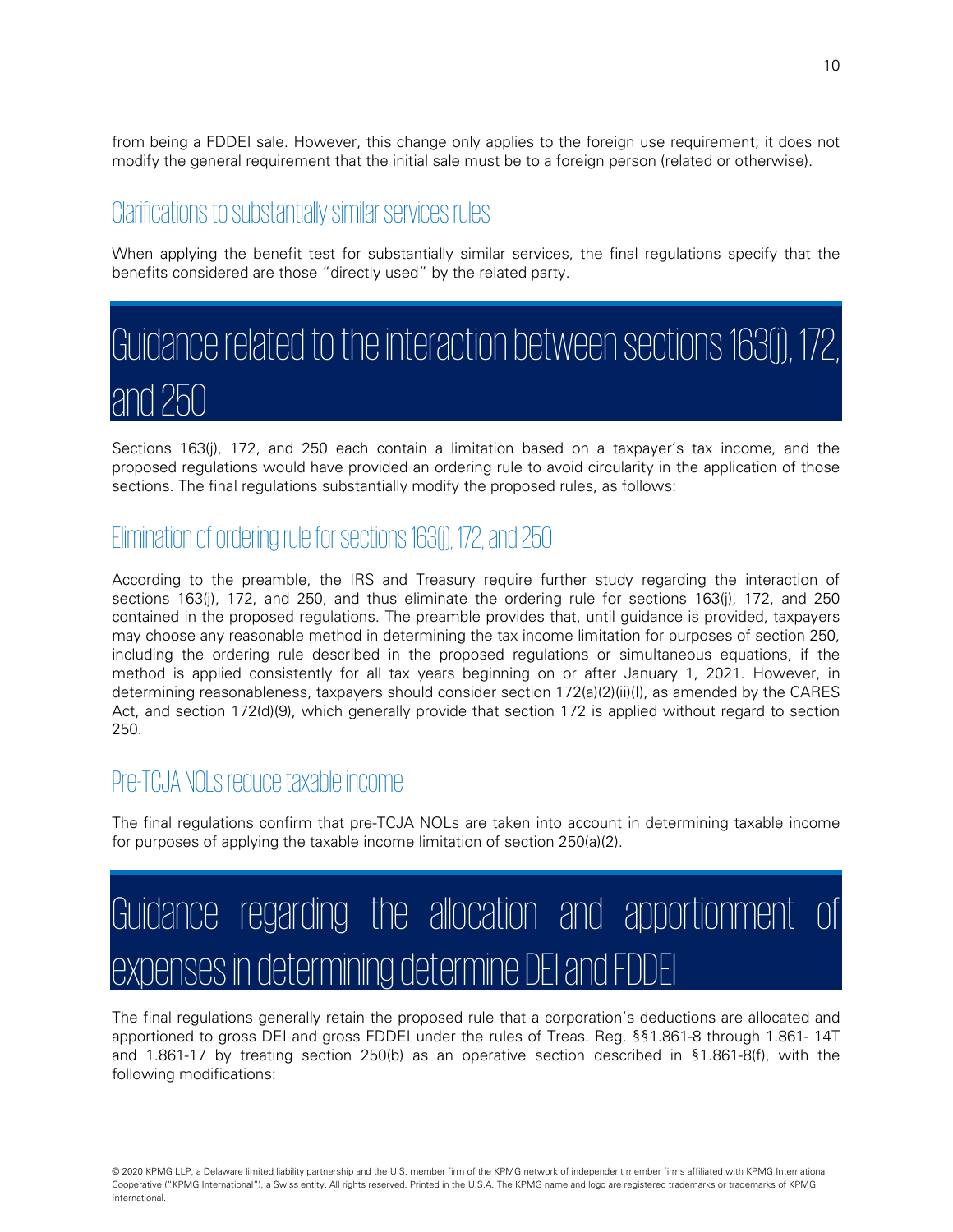## <span id="page-11-0"></span>Certain limitations and carryovers are not taken into account in determining FDDEI and DEI

The final regulations provide that sections 163(j), 170(b)(2), 172, 246(b), and 250 are not taken into account for purposes of calculating DEI and FDDEI. Therefore, for example, NOLs that arise from losses allocable to FDDEI will not reduce DEI or FDDEI in the year that such loss is absorbed. Likewise, interest expense allocable to FDDEI may reduce benefits under section 250 for the tax year incurred even if that interest is non-deductible by reason of section 163(j).

### <span id="page-11-1"></span>Exclusive apportionment for R&E allocation and apportionment

Because the 2019 FTC proposed regulations clarify that exclusive apportionment applies solely for purposes of section 904, the final regulations remove the language in proposed rule §1.250(b)-1(d)(2) that the exclusive apportionment rule in Treas. Reg. § 1.861-17(b) does not apply for purposes of apportioning R&E expenses to gross DEI and gross FDDEI. However, the IRS and Treasury will consider the application of exclusive apportionment for purposes of FDII as part of finalizing the 2019 FTC proposed regulations (REG-105495-19).

### <span id="page-11-2"></span>Pre-TCJA expenses accruing post-TCJA

The final regulations do not address how expenses that accrue post-TCJA, but relate to pre-TCJA periods (e.g., certain executive compensation), are taken into account in calculating FDII. Cf. Prop. Reg. § 1.861- 8(e)(5) (providing that litigation awards and settlement payments that accrue post-TCJA but relate to pre-TCJA periods must be allocated to groupings that the related income would be assigned if recognized in the post-TCJA year).

# <span id="page-11-3"></span>bansion of predominant character rule

The proposed predominant character rule provided that a transaction that includes both a sale component and a service component is classified according to the overall predominant character of the transaction for purposes of determining whether the transaction is subject to the rules for a FDDEI sale or a FDDEI service. The final regulations expand the predominant character rule to apply to transactions that include multiple elements of FDDEI sales. For example, a transaction that includes both a sale of general property and a sale of intangible property will be characterized as either a FDDEI sale of general property or a FDDEI sale of intangible property based on the predominant character of the transaction, when taking into consideration all relevant facts and circumstances. However, the predominant character rules does not apply to determine the particular category into which the provision of a service falls for purposes of determining whether such service is a FDDEI service. Rather, the final regulations provide specific rules relevant to particular services with multiple elements that determine the applicable standard (e.g., for a service that is partially an electronically supplied service and partially a general service that is not an electronically supplied service, the location of the business recipient is determined using the rule for electronically supplied services).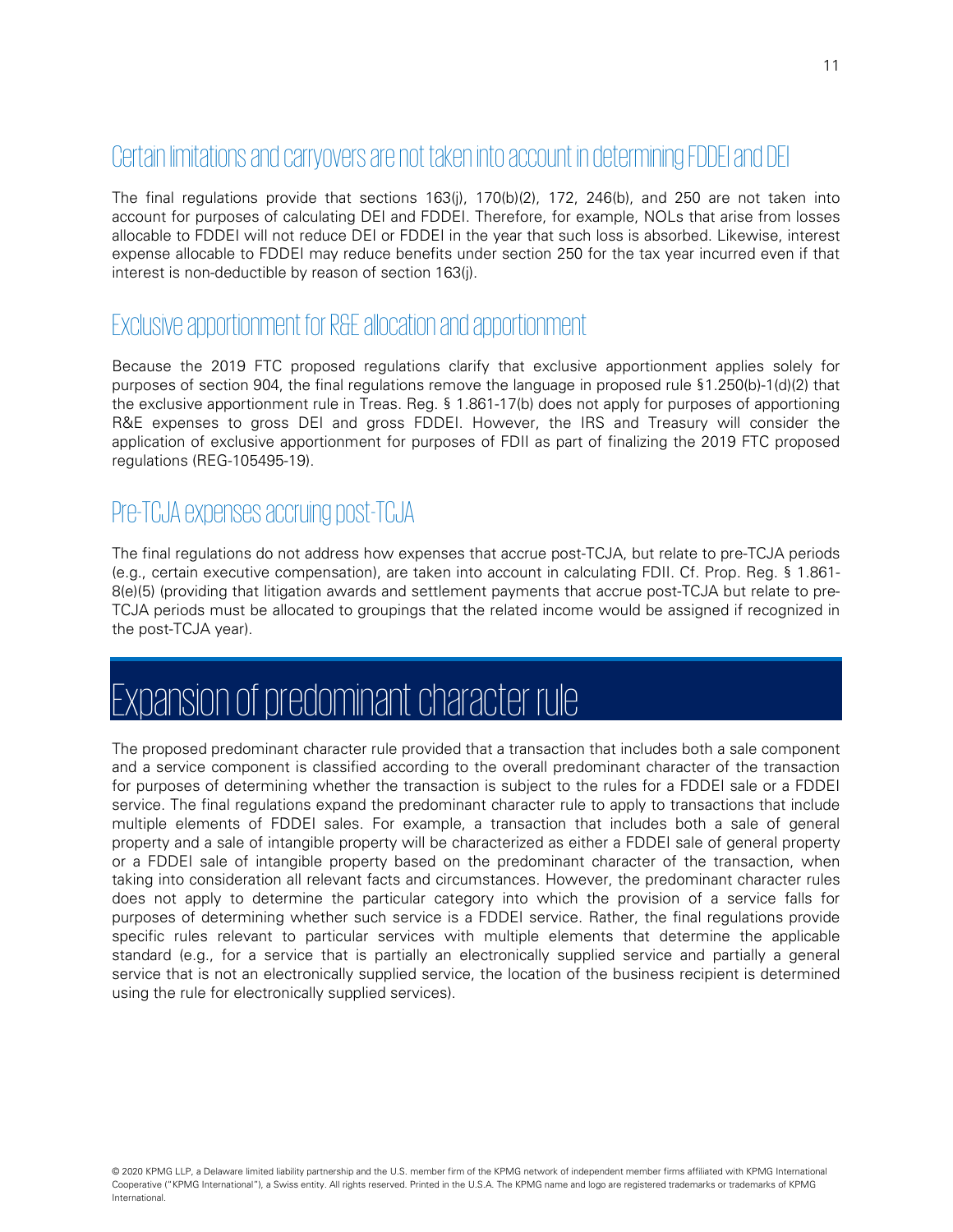# <span id="page-12-0"></span>New rules for hedging transactions

The final regulations provide that the amount of gross FDDEI from FDDEI sales of general property are increased by any gain, or decreased by any loss, taken into account with respect to certain hedging transactions related to sales of the underlying general property. Notably, these rules do not extend to hedges of the costs of providing a service.

# <span id="page-12-1"></span>Sales of branches and partnerships

The final regulations eliminate the proposed rule that would treat the sale of a branch as foreign branch income, and instead define "foreign branch income" by cross reference to Treas. Reg. §1.904-4(f)(2) without modification. However, the final regulations clarify that a partnership interest is not general property, and therefore a sale of a partnership interest, like a sale of corporate stock, cannot give rise to FDDEI.

# <span id="page-12-2"></span>Foreign military sales

The final regulations do not impose any specific substantiation requirements for foreign military sales or services, and eliminate the proposed rule that the United States government resell or on-service a foreign military sale or service "on commercial terms."

# <span id="page-12-3"></span>No guidance on whether taxpayers can waive the FDII deduction

The final regulations do not provide guidance on whether a taxpayer may choose not to claim a FDII deduction. Rather, the preamble notes that "[w]hether an allowable deduction must be claimed is governed by general tax principles and rules on whether such deduction can be elective is beyond the scope of these regulations."

# <span id="page-12-4"></span>Transition period for the QBAI anti-abuse rule

The final regulations modify the applicability date of the QBAI anti-abuse rule with respect to certain transfers of property so that it only applies to tax years ending on or after March 4, 2019 (the applicability date of the proposed regulations).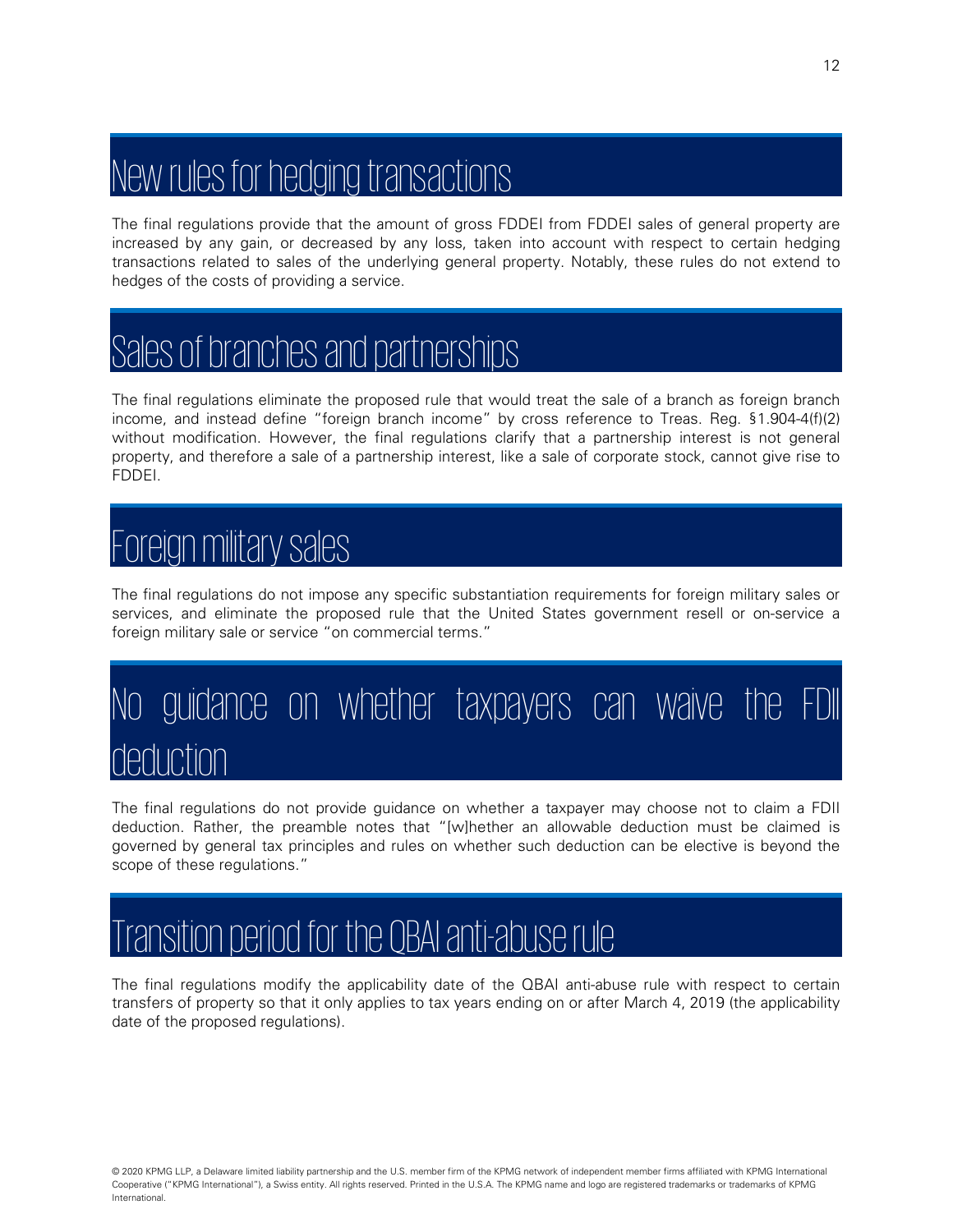# <span id="page-13-0"></span>No guidance on whether the CARES Act changes to section 168(g) apply for QBAI purposes

For purposes of GILTI and FDII, the adjusted basis of property for QBAI is required to be determined under section 168(g) (the "alternative depreciation system" or "ADS"), and without regard to any law enacted after December 22, 2017, unless the law specifically amends the QBAI definition. The CARES Act amends section 168(g) to treat qualified improvement property ("QIP") as 20-year property for ADS under section 168(g) (and 15-year property eligible for bonus depreciation under the general depreciation system ("GDS") of section 168), and provides that this amendment "shall take effect as if included in [the TCJA]." The effect of the CARES Act change for QIP was to shorten the recovery period from 40 years to 20 year for ADS, and from 39 to 15 years for GDS. The application of this rule would generally be to increase a taxpayer's FDII by decreasing the "normal return" with respect to its business assets. The final regulations do not address whether this amendment should be treated as retroactive to the date of the TCJA, and thus taken into account for purposes of determining QBAI, or should be viewed as a later enacted law, and thus disregarded for purposes of QBAI.